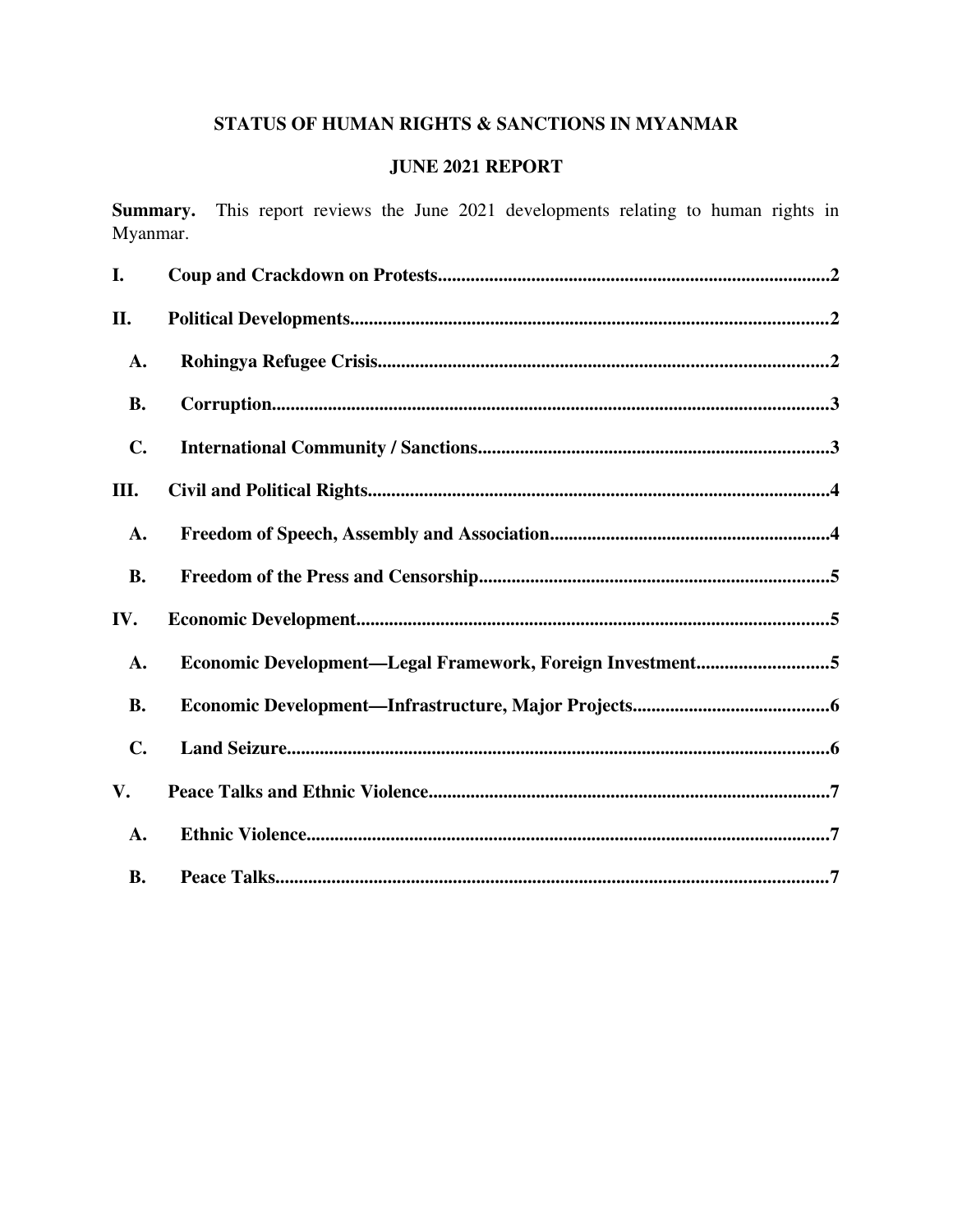# <span id="page-1-0"></span>I. Coup and Crackdown on Protests

Since the coup on February 1, the military regime's forces have killed at least 870 people.<sup>1</sup> As of June 29, the military government has detained 6,421 people, according to the Assistance Association for Political Prisoners human rights group.<sup>2</sup> On June 30, Myanmar's military government released more than 2,200 detainees, including journalists and protesters.<sup>3</sup> The majority of those released were charged with incitement for joining anti-regime protests. $4$ Despite the latest release, more than 4,000 political prisoners remain in detention.<sup>5</sup> A number of democratically-elected leaders, including Aung San Suu Kyi, have been held in detention and charged with a litany of offenses.<sup>6</sup> Myanmar's military is also currently detaining approximately 50 journalists, two of whom are citizens of the United States.<sup>7</sup>

In June, the military government has increasingly targeted lawyers defending political prisoners.<sup>8</sup> At least five lawyers have been arrested across the country for defending politicians and activists.<sup>9</sup> On June 12, two lawyers were arrested in Kayin State while attempting to cross the border into Thailand after finding out they were wanted by the military.<sup>10</sup>

On June 14, Myanmar's ousted civilian leader Aung San Suu Kyi went on trial.<sup>11</sup> More than four months after the country's military seized power in a coup, the specially built court in the capital Naypyidaw heard the first criminal case against the deposed leader.<sup>12</sup> The preliminary hearings addressed three charges, including Aung San Suu Kyi's alleged violation of a communications law by allegedly importing and using a number of walkie-talkie radios, violation of coronavirus restrictions during the election campaign in 2020, along with allegations against deposed President Win Myint over the violation of Myanmar's disaster management  $laws.<sup>13</sup>$ 

On June 22, the Myanmar army clashed with a newly formed local militia group in Mandalay.<sup>14</sup> Prior to this clash, fighting involving lightly armed militias had been primarily confined to small towns and rural areas.<sup>15</sup> According to the New York Times, "[t]he volleys of gunfire marked the first time that clashes erupted in a big city between the military and a newly formed militia, the People's Defense Force, affiliated with Myanmar's ousted elected leadership."<sup>16</sup>

# II. Political Developments

# <span id="page-1-2"></span><span id="page-1-1"></span>A. Rohingya Refugee Crisis

The National Unity Government ("NUG"), Myanmar's shadow government, is preparing to present evidence in an International Criminal Court ("ICC") trial of the military regime in connection with alleged crimes against humanity in June 2017.<sup>17</sup> Referring to thousands of Rohingya killed in 2017, NUG spokesperson Dr. Sasa said in a news conference that "It is important to bring these generals to the court. Justice must be served."<sup>18</sup> Myanmar is not a party to the Rome Statute, the treaty that established the ICC. In order to try the case, the NUG would first need to be recognized as the government of Myanmar and become party to the Rome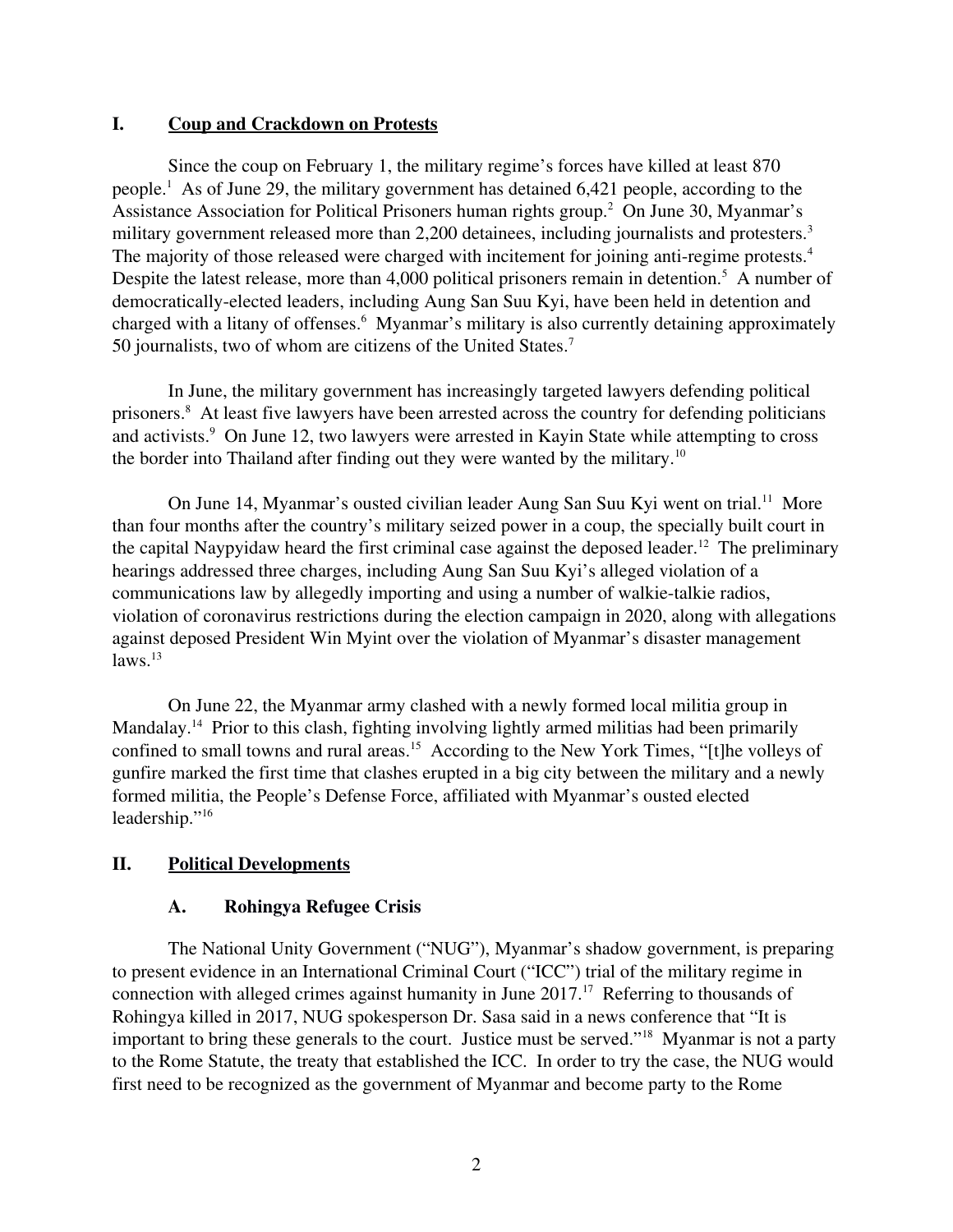Statute.<sup>19</sup> The NUG has announced in a press conference that it would grant the Rohingya citizenship if it were to regain power from the military regime. $20$ 

The Bangladesh refugee camp on Bhashan Char Island, which houses approximately 19,000 Rohingya refugees, has been afflicted with an outbreak of diarrhea. Four Rohingya children and one adult are confirmed to have died and thousands more are suffering as the sickness has spread over the last two weeks.<sup>21</sup> The Chief Health Office in Noakhali, the district that includes the Bhashan Char Island, told the media that the outbreak on the island is under control.<sup>22</sup> The cause of the outbreak has not been confirmed.

# <span id="page-2-1"></span>B. Corruption

The military-controlled Anti-Corruption Commission ("ACC") filed corruption charges against Dr. Aung Moe Nyo, who formerly served as Magwe Region chief minister before the military coup.<sup>23</sup> The ACC alleges that Aung Moe Nyo granted a permit in exchange for a 50 million kyats (\$30,350) bribe.<sup>24</sup> Earlier in June, the military regime sentenced Aung Moe Nyo to two years in prison for incitement after he opposed the military coup in a video posted to social media.<sup>25</sup>

In June, the prosecution began presenting evidence against detained former leader Aung San Suu Kyi on charges of illegally importing walkie-talkies, as well as charges for violations of the Telecommunications Law and Natural Disaster Management Law.<sup>26</sup> Charges against her have also been brought under the Official Secrets Act and Anti-Corruption Law.<sup>27</sup> The corruption charges allege that Aung San Suu Kyi accepted \$600,000 and 25 pounds of gold from a detained Yangon chief minister.<sup>28</sup> The charges also allege that Aung San Suu Kyi illegally used her authority to rent, under market value, land for her charity.<sup>29</sup> Several other former officials have been charged by the military regime for violations of the anti-corruption laws, including Dr. Myo Aung, Ye Min Oo, and Min Thu.<sup>30</sup>

Global Witness published a report detailing the military regime's connection to corruption in the jade mining industry.<sup>31</sup> The report found that the military tightened its control over the industry in the years leading up to the coup, and found that "the jade sector has become more corrupt than ever."<sup>32</sup> The report also found that the military regime's de facto leader, Min Aung Hlaing, is profiting from corruption in the industry and that the industry has helped to fund the military regime. $33$ 

# <span id="page-2-0"></span>C. International Community / Sanctions

On June 18, the United Nations ("UN") General Assembly passed a non-binding resolution approved by 119 countries that condemns the military coup and calls for member states to "prevent the flow of arms" into Myanmar.<sup>34</sup> The resolution also demands that the military "immediately stop all violence against peaceful demonstrators."<sup>35</sup> The UN envoy to Myanmar also briefed the UN Security Council in a closed door meeting on June 18; however, no joint statement was adopted at that meeting.<sup>36</sup> Myanmar's ambassador to the UN, who has refused to leave his post despite being fired by the military regime, supported the resolution,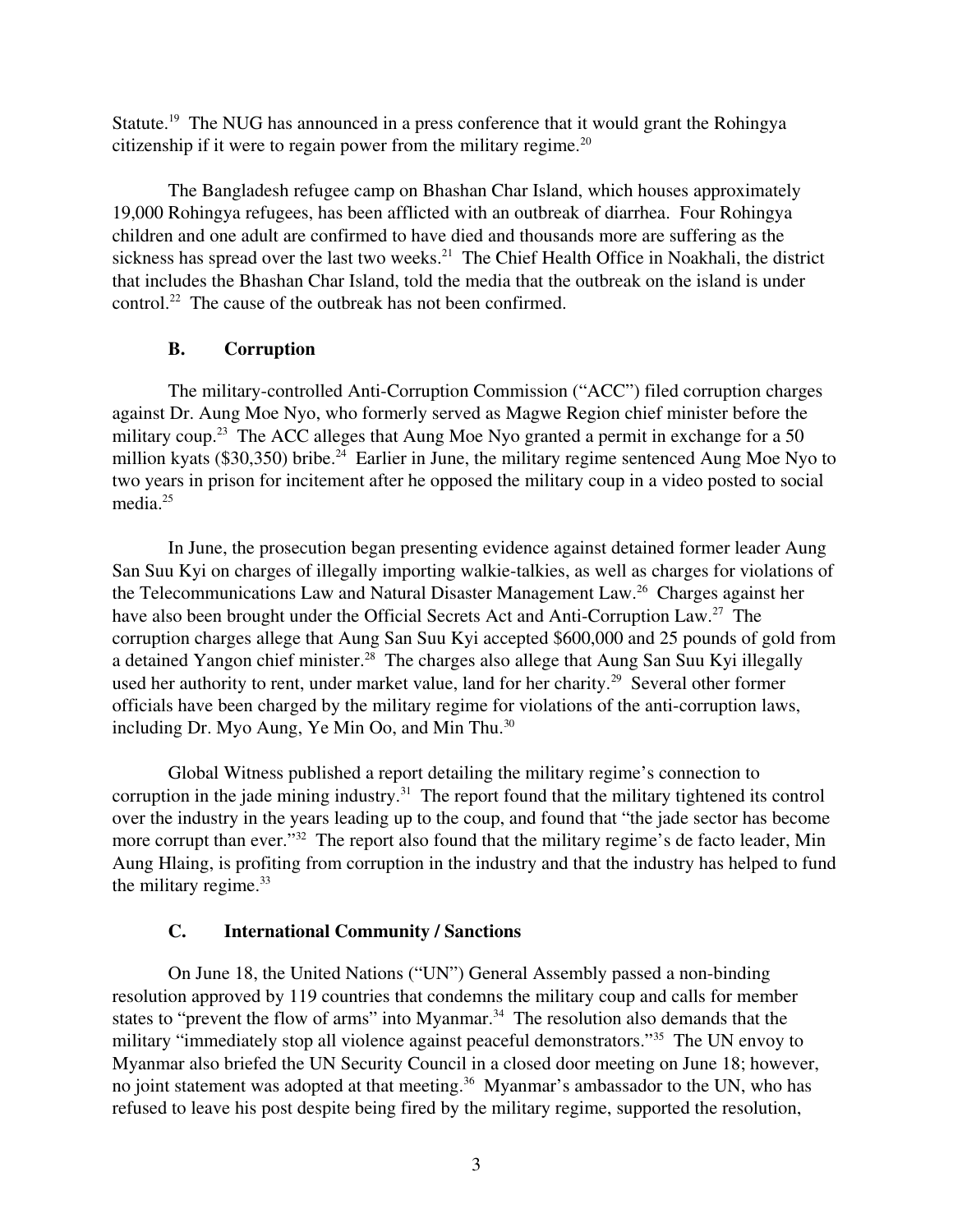imploring UN members that "strong, decisive and unified measures are imperative and needed immediately."<sup>37</sup> The junta rejected the resolution, saying it was based on "one-sided sweeping" allegations and false assumptions" and that "interference in internal affairs shall not be accepted."<sup>38</sup> The junta government also denounced the Myanmar ambassador's vote, saying that it does not represent Myanmar and was illegal.<sup>39</sup>

On June 19, the International Labour Organization ("ILO") adopted an emergency resolution on Myanmar that calls for "the restoration of democracy, the reestablishment of civilian rule, the end to arbitrary detentions and violations of human rights and the restoration of fundamental principles and rights at work," among other things.<sup>40</sup> The resolution also calls upon the ILO Governing Body to monitor the situation in Myanmar and recommends that ILO members support the restoration of democracy.<sup>41</sup>

The European Union imposed sanctions on eight individuals, three economic entities and the War Veterans Organisation in Myanmar in response to the military coup.<sup>42</sup> These sanctions largely align with those of other major international entities.<sup>43</sup> With these additional sanctions, the EU's restrictive measures now apply to 43 individuals and six entities.<sup>44</sup> Following a wave of attacks on schools and education staff in Myanmar, UNICEF condemned the violence, saying, "Violence in or around schools is never acceptable. Schools and other education facilities must be protected from conflict and unrest."<sup>45</sup>

During a trip to Russia, Myanmar's junta chief thanked Russia for strengthening the Myanmar army, nothing that the friendship between Russia and Myanmar is becoming "stronger and stronger."<sup>46</sup> The Russian defense minister echoed those sentiments, noting that Russia is "committed to continue making efforts to strengthen bilateral ties."<sup>47</sup> In an interview with a Russian news agency, Senior General Min Aung Hlaing noted that the United States and Myanmar are "not very close politically like before. Not very intimate in comparison with our neighboring countries."<sup>48</sup>

Myanmar's ousted National Unity Government called on China to engage with them to find a solution to the country's political crisis, noting that they are "deeply concerned" that China and the Association of Southeast Asian Nations have failed to adequately engage in efforts to find solutions to the coup.<sup>49</sup> Days later, the Chinese Foreign Minister assured the Myanmar junta that China will continue to support Myanmar and that China's policy is "not affected by changes to Myanmar's domestic and external situation."<sup>50</sup>

### III. Civil and Political Rights

#### <span id="page-3-1"></span><span id="page-3-0"></span>A. Freedom of Speech, Assembly and Association

In July, 32 protestors were sentenced to prison terms of at least two years on charges of incitement and unlawful assembly after being arrested in March for opposing the military coup.<sup>51</sup>

Despite the junta's efforts to force striking teachers and education staff to return to work through threats of dismissals and arrests, the civil disobedience movement ("CDM") continues in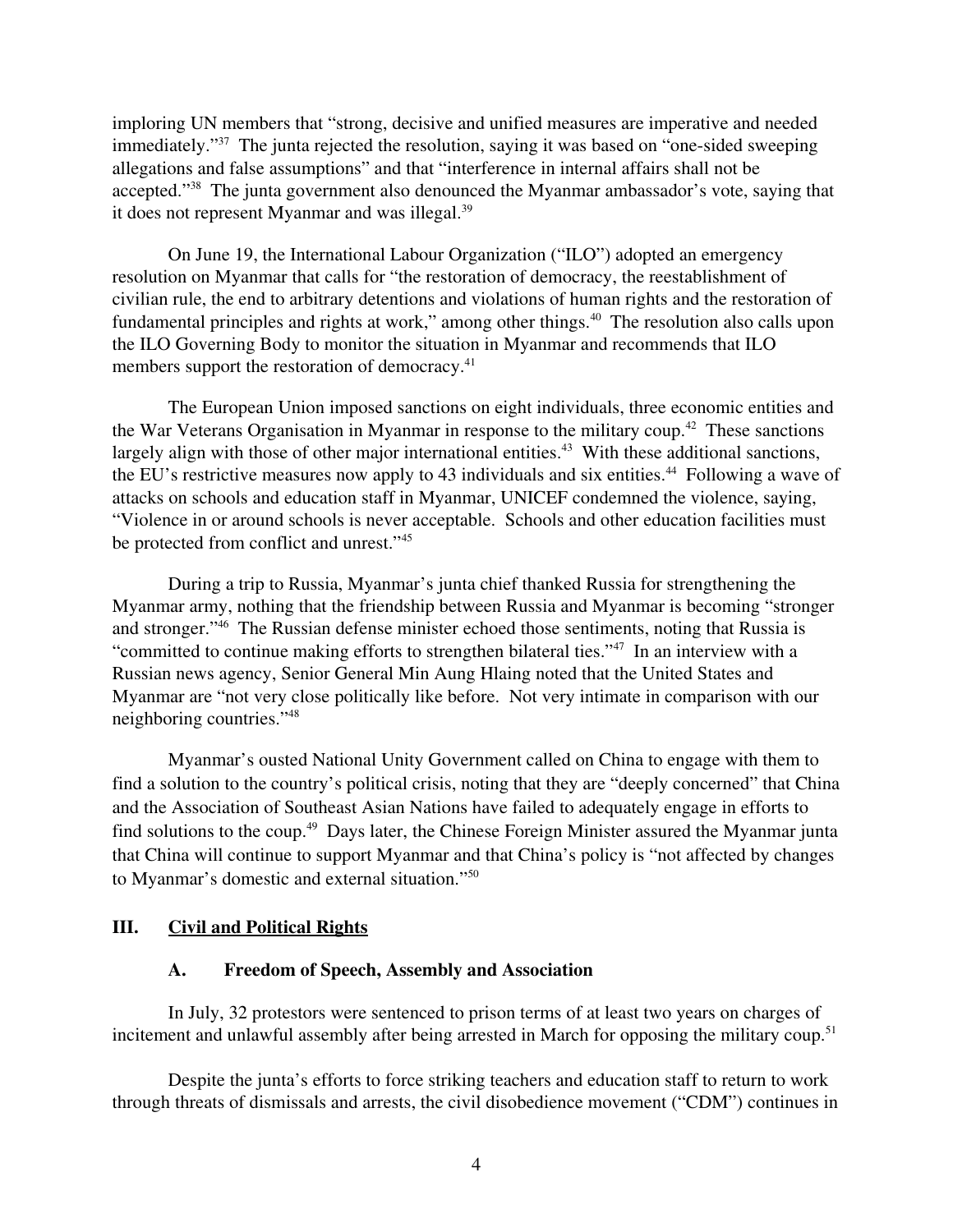full force.<sup>52</sup> Hundreds of teachers who have joined the CDM are now in hiding to avoid arrest, and the regime has threatened to arrest family members and seize their possessions if striking teachers and education staff do not return to work.<sup>53</sup> On June 14, the junta sentenced three detained teachers to three years in prison each for incitement.<sup>54</sup> The junta also threated parents that it would seize children if parents and students boycott school enrollment.<sup>55</sup>

Myanmar students on scholarship in New Zealand received letters from the Myanmar Embassy demanding that they confirm that they have not participated in the CDM against the military junta or had contact with anyone who was involved in the movement.<sup>56</sup> Amid concerns about the students' safety, a spokeswoman for New Zealand's Ministry of Foreign Affairs and Trade stated that "Freedom of expression, as well as the right to participate in democratic processes is a fundamental right. New Zealand is committed to supporting the people of Myanmar."57

The regime also continues to target and harass lawyers representing political prisoners.<sup>58</sup> On June 12, two lawyers who were part of the legal team for the Kayin state chief minister were arrested and charged under section 505A of the Penal Code, which criminalizes causing fear, spreading false news and agitating for criminal offenses against government employees. The charge carries a three-year prison sentence.<sup>59</sup>

On June 17, the military regime freed Zaw Htay, a spokesman for the ousted National League for Democracy government, who had been detained since February 1.<sup>60</sup> According to a military source, Zaw Htay was told to "stay out of view and keep quiet" upon being released from military custody.<sup>61</sup>

On June 30, the regime released more than 2,200 detainees, including journalists and protestors, the majority of whom had been charged with incitement for joining anti-regime protests.<sup>62</sup> Those released had not played a leading role in the protests or participated in violent acts.<sup>63</sup> The same day, the regime detained and charged three Christian pastors for incitement after they organized a prayer for peace in Myanmar.<sup>64</sup>

#### <span id="page-4-0"></span>B. Freedom of the Press and Censorship

Myanmar's media has been under persistent attack since the coup began in February, however, some detained journalists have been recently released. On June 14, Ko Nathan Maung, a U.S. citizen and co-founder of Kamayut Media, was released after having been detained since March 9, when his firm's office was raided by security forces.<sup>65</sup> He was released after the police officer who filed the charges withdrew the case during a court hearing inside Insein Prison. Ko Nathan Maung was deported to the United States the next day.<sup>66</sup> Ko Nathan Maung described his detention as weeks of "hell," noting that during his time at the interrogation center in Mingaladon he and other prisoners were beaten, handcuffed and denied food and water for days at a time.<sup>67</sup> Subjects of his interrogation included whether he was working for the CIA and who was responsible for the funding behind his media company.<sup>68</sup>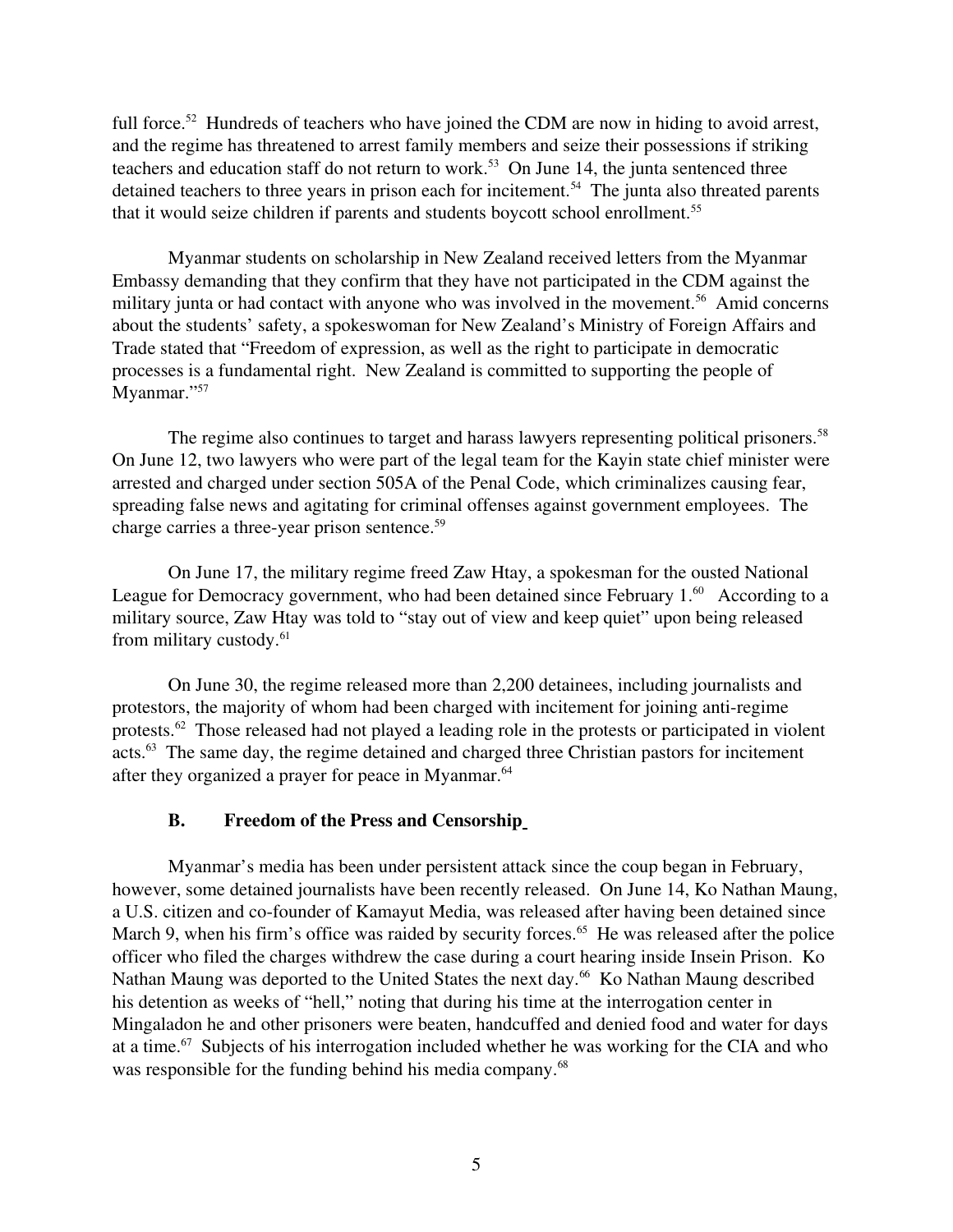On June 30, more than 2,200 detainees were released from Insein Prison, including journalists and protesters.<sup>69</sup> Despite the recent mass release, over 4,000 political prisoners remain in custody, including several journalists.<sup>70</sup> As of June 14, it was estimated that 90 journalists had been arrested since the military takeover and over 33 journalists were still in hiding.<sup>71</sup> Journalists that remain in custody include Frontier Myanmar's managing editor Danny Fenster, editor-in-chief of the Thanlyin Post Tu Tu Tha, Mizzima News Agency co-founder Thin Thin Aung and reporters from Myitkyina Journal.<sup>72</sup> Journalists who were released on June 30 include Ko Aung Ye Ko from 7 Day News, Kay Zon Nway of Myanmar Now, freelance editor Ko Banyar Oo, freelance reporter Soe Yarzar Tun, Ye Myo Khant of the Myanmar Pressphoto Agency and Hein Pyae Zaw from Zeekwat Media.<sup>73</sup>

On June 20, the Committee to Protect Journalists ("CPJ") awarded its 2021 International Press Freedom award to Aye Chan Naing, the chief editor of the Democratic Voice of Burma ("DVB"), an independent media group, which was banned from broadcasting by the military regime and had its license revoked on March 8.<sup>74</sup> DVB continues to broadcast online and on other platforms to provide daily accounts of the regime's crackdowns on protesters.<sup>75</sup> To date, three journalists from DVB have been arrested and DVB has been charged with incitement under Article 505(a) of the Penal Code.<sup>76</sup>

### IV. Economic Development

#### <span id="page-5-1"></span><span id="page-5-0"></span>A. Economic Development—Legal Framework, Foreign Investment

The Beijing-based Asian Infrastructure Investment Bank ("AIIB") has left open the door to funding projects in Myanmar even if it does not return to democracy.<sup>77</sup> Joachim von Amsberg, AIIB vice-president, told the Financial Times that while the bank did not have any new projects under consideration for Myanmar, it did have a framework for dealing with "de facto governments."

Nearly 30 out of the 122 factories in the Japan-backed Thilawa Special Economic Zone ("SEZ") in Yangon have suspended operations amid post-coup turmoil.<sup>78</sup> Most of the firms in the SEZ are from Japan and the total investment is around US\$2 billion. While some companies have suspended operations due to the domestic crisis, others have done so due to a change of policy at their headquarters. However, none of the companies are planning a permanent shutdown or to withdraw investment from Myanmar, according to a source from the Thilawa SEZ management committee.

Norwegian pension fund KLP is divesting from Adani Ports and Special Economic Zone Limited on the grounds the company's links with the Myanmar military breach the fund's responsible investment policy.<sup>79</sup> KLP, Norway's largest pension fund, had an investment worth nine million crowns (\$1.05 million) in Adani Ports at the time of its decision. It is divesting because the container terminal is being built on land owned by the Myanmar military and there is an "imminent danger" the armed forces could use the port to import weapons and equipment or as a naval base.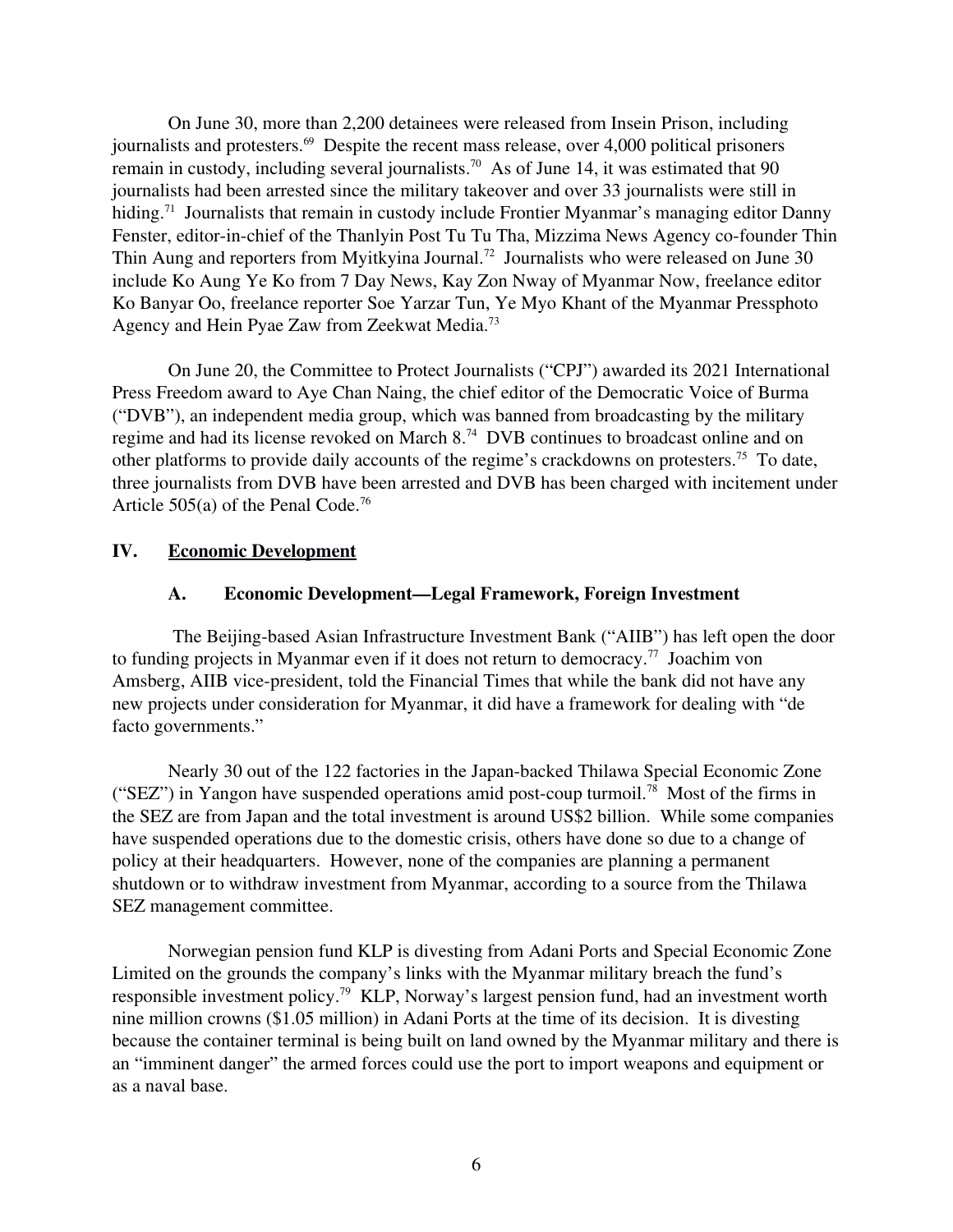#### <span id="page-6-3"></span>B. Economic Development—Infrastructure, Major Projects

Myanmar's military regime has launched a plan to build solar farms that can generate up to 320 megawatts across the heartland regions, which are areas dominated by the predominantly Buddhist Bamar population.<sup>80</sup> On May 24, the Ministry of Electricity and Energy issued a tender to build solar power facilities on 12 sites across central Myanmar that would generate between  $20MW$  and  $40MW$  each, on a build-operate-own basis for 20 years. <sup>81</sup> This is the first major public tender announced since the coup in February.

# <span id="page-6-2"></span>C. Land Seizure

<span id="page-6-1"></span>There have been no material updates since the last report.

# V. Peace Talks and Ethnic Violence

# <span id="page-6-0"></span>A. Ethnic Violence

Violence in Shan State has continued following the February coup.<sup>82</sup> On May 28, a bomb blast killed one person, injuring three others in Panglong in southern Shan State.<sup>83</sup> Another two bombs exploded on the grounds of a middle school.  $84$  On the same day, another explosion killed an 18-year-old near a shop selling medicine in northern Shan State, while also wounding three people. <sup>85</sup>

In early June, military soldiers beat villagers and then used them as human shields during fighting against a civilian resistance group in southern Shan State.<sup>86</sup> The military broke down a door of a church and abducted five villagers in Moe Bye, near the border of Kayah State on June 4.<sup>87</sup> Soldiers also stole a phone and money from the pastor and abducted an additional five villagers from the area.<sup>88</sup> A family member of one of the abducted villagers said the military abducted their father and forced the abductees to stand between the Myanmar Army and Karenni Nationalities Defense Force ("KNDF") during a clash. <sup>89</sup> The Army also shot at the abductees when they tried to run away and made some of them carry explosives.<sup>90</sup> According to the KNDF, at least four Myanmar Army soldiers were killed and four others were wounded. <sup>91</sup>

Two ethnic armed groups, the Restoration Council of Shan State and the Shan State Progress Party, fought over two days in southern Shan State, causing at least 200 villagers to flee their homes in the beginning of June.<sup>92</sup> According to a displaced villager, most of those who fled are women, the elderly and children. <sup>93</sup>

In northern Shan State, the Myanmar Army attacked a village in Kutkai Township on June 3, close to where ethnic armed organizations attacked it the day before.<sup>94</sup> The military fired at least 10 rounds of artillery at the Ta'ang National Liberation Army and Arakan Army near Kho Lon village. <sup>95</sup> Villagers from Kho Lon fled their homes during the clash. <sup>96</sup>

According to a report published by the UN, an estimated 177,500 people have been displaced in southeastern parts of Myanmar due to violence, armed clashes and insecurity since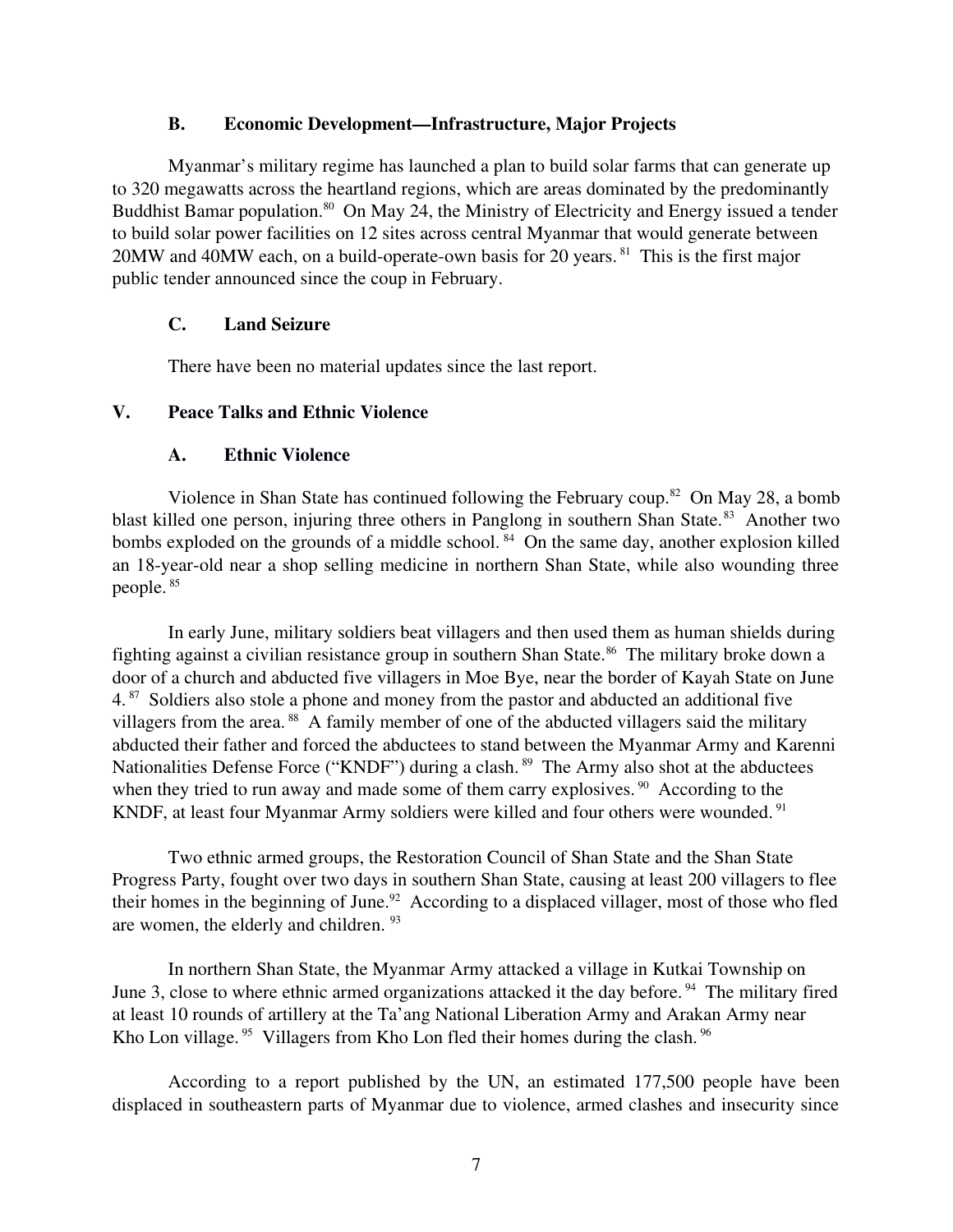February  $1.^{97}$  This includes around  $103,500$  people displaced in Kayah State following an escalation of clashes since May 21. <sup>98</sup>

In Chin State, clashes between the Chinland Defence Forces and Myanmar armed forces continued across a number of townships until early June and more than 20,000 people are currently hosted in over 100 displacement sites in five townships in Chin State and in the Magway and Sagaing regions.<sup>99</sup>

In Kachin State, the displacement of  $2,000$  people has been verified in two townships.  $^{100}$ A total of 11,650 people have been internally displaced across Kachin since mid-March 2021; more than 10,200 of them remain displaced.<sup>101</sup>

Armed clashes were reported for the first time in Kyethi and Mongkaing Townships in the southern areas of Shan State in 2021, leading to the displacement of an estimated 1,660 people in June. <sup>102</sup> Since the start of 2021, around 17,730 people have been internally displaced across 14 townships in the north and southern parts of Shan State. <sup>103</sup>

#### <span id="page-7-0"></span>B. Peace Talks

There have been no material updates since the last report.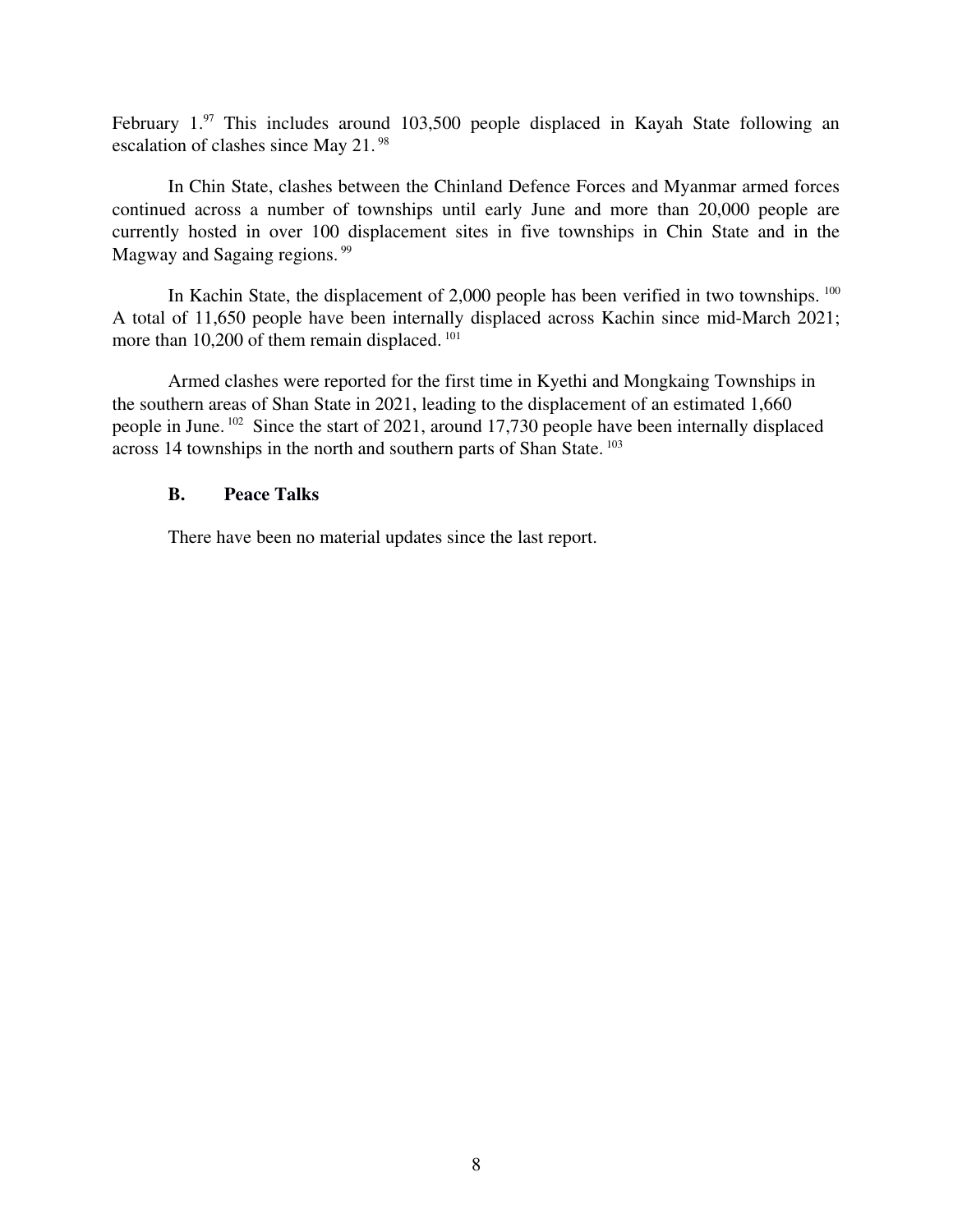1 The Irrawaddy, June 20, 2021: https://www.irrawaddy.com/news/burma/myanmar-regime-slams-un-general-assembly-resolutioncalling-for-arms-trade-ban.html 2 The Irrawaddy, June 30, 2021: https://www.irrawaddy.com/news/burma/myanmar-junta-frees-political-prisoners-and[journalists.html](https://www.irrawaddy.com/news/burma/myanmar-junta-frees-political-prisoners-and-journalists.html) 3 *Id.* 4 *Id.* 5 *Id.* 6 CNN, June 14, 2021: https://www.cnn.com/2021/06/14/asia/myanmar-aung-san-suu-kyi-trial-intl-hnk/index.html 7 *Id.*  8 Al Jazeera, June 28, 2021: [https://www.aljazeera.com/news/2021/6/28/myanmarlawyers](https://www.aljazeera.com/news/2021/6/28/myanmar-lawyers) 9 *Id.* 10 *Id.* 11 CNN, June 14, 2021: https://www.cnn.com/2021/06/14/asia/myanmar-aung-san-suu-kyi-trial-intl-hnk/index.html 12 *Id.* 13 *Id.* 14 The New York Times, June 22, 2021: [https://www.nytimes.com/2021/06/22/world/asia/myanmararmyclashesmandalay.html](https://www.nytimes.com/2021/06/22/world/asia/myanmar-army-clashes-mandalay.html) 15 CNN, June 22, 2021: https://www.cnn.com/2021/06/22/asia/myanmar-mandalay-fighting-intl-hnk/index.html 16 The New York Times, June 22, 2021: https://www.nytimes.com/2021/06/22/world/asia/myanmar-army-clashes-mandalay.html 17 Radio Free Asia, June 28, 2021: https://www.rfa.org/english/news/myanmar/court-06282021185752.html. 18 *Id*. 19 *Id*. 20 *Id*. 21 *Id*. 22 *Id*. 23 The Irrawaddy, June 25, 2021: https://www.irrawaddy.com/news/burma/myanmar-regime-charges-ousted-magwe-region-chiefminister-with-corruption.html. 24 *Id.* 25 *Id.* 26 The Irrawaddy, June 14, 2021: https://www.irrawaddy.com/news/burma/myanmar-court-testifies-in-three-cases-against-suu[kyi.html.](https://www.irrawaddy.com/news/burma/myanmar-court-testifies-in-three-cases-against-suu-kyi.html) 27 *Id.* 28 The Irrawaddy, June 10, 2021: https://www.irrawaddy.com/news/burma/myanmar-junta-charges-detained-leader-daw-aung-sansuu-kyi-with-corruption.html. 29 *Id.* 30 *Id.* 31 The Irrawaddy, June 29, 2021: https://www.irrawaddy.com/news/burma/myanmar-jade-industry-risks-becoming-regimes-slushfund-report.html; Global Witness, June 29, 2021 (Press Release): https://www.globalwitness.org/en/press-releases/myanmarsmilitary-tightened-its-grip-on-the-countrys-corrupt-jade-trade-under-the-nld/; Global Witness, June 29, 2021 (Report): https://www.globalwitness.org/en/campaigns/natural-resource-governance/jade-and-conflict-myanmars-vicious-circle/. 32 *Id.* 33 *Id.* 34 Mizzima, June 19, 2021: https://www.mizzima.com/article/un-calls-member-states-prevent-flow-arms-myanmar. 35 *Id.* 36 *Id.* 37 Frontier Myanmar, June 15, 2021: https://www.frontiermyanmar.net/en/un-envoy-calls-for-effective-anti-regime-measures-aheadof-council-meeting/. 38 The Irrawaddy, June 20, 2021: https://www.irrawaddy.com/news/burma/myanmar-regime-slams-un-general-assembly-resolutioncalling-for-arms-trade-ban.html. 39 The Irrawaddy, June 20, 2021: https://www.irrawaddy.com/news/burma/myanmar-regime-slams-un-general-assembly-resolutioncalling-for-arms-trade-ban.html. 40 Mizzima, June 24, 2021: https://www.mizzima.com/article/ilo-adopts-resolution-restoration-democracy-myanmar. 41 *Id.* 42 Mizzima, June 22, 2021: https://www.mizzima.com/article/eu-updates-sanctions-targeting-individuals-and-military-controlledentities-myanmar. 43 *Id.* 44 *Id.* 45 The Irrawaddy, June 3, 2021: https://www.irrawaddy.com/news/burma/myanmar-school-attacks-unacceptable-says-unicef.html. 46 Mizzima, June 23, 2021: https://www.mizzima.com/article/myanmar-junta-leader-thanks-russia-boosting-military. 47 *Id.* 48 The Irrawaddy, June 26, 2021: https://www.irrawaddy.com/news/burma/myanmar-junta-chief-extols-russia-ties-says-us-relationsnot-intimate.html. 49 The Irrawaddy, June 8, 2021: https://www.irrawaddy.com/news/burma/myanmars-national-unity-government-deeply-concernedwith-china.html. 50 The Irrawaddy, June 10, 2021: https://www.irrawaddy.com/news/burma/chinese-foreign-minister-assures-myanmar-junta-it-hasbeijings-support.html. 51 VOX, June 20, 2021: https://www.vox.com/2021/6/20/22542370/myanmar-coup-united-nations-un